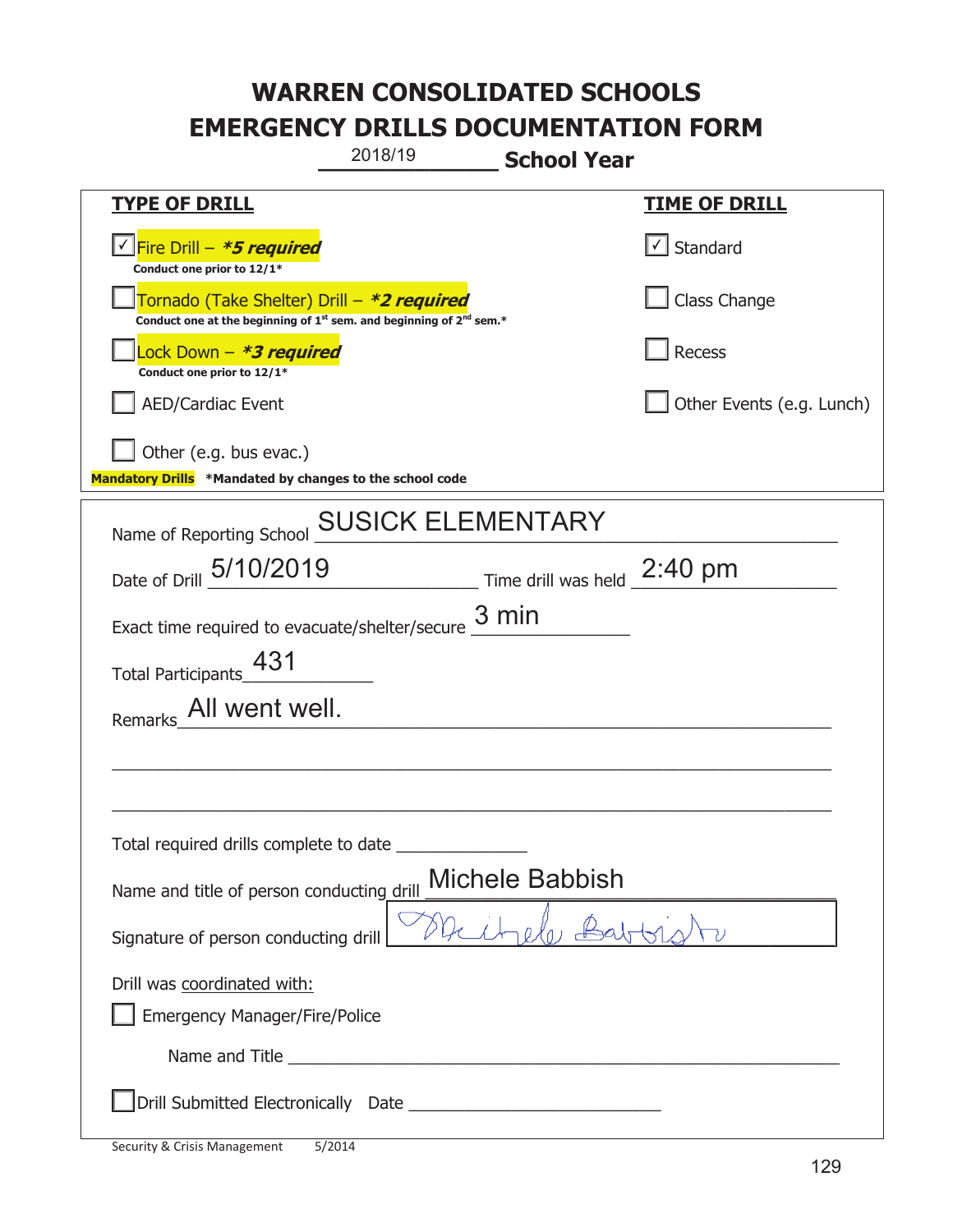|                                                                                    | 2018/2019                                                                                   | <b>School Year</b>     |                           |
|------------------------------------------------------------------------------------|---------------------------------------------------------------------------------------------|------------------------|---------------------------|
| <b>TYPE OF DRILL</b>                                                               |                                                                                             |                        | <b>TIME OF DRILL</b>      |
| Fire Drill - *5 required<br>Conduct one prior to 12/1*                             |                                                                                             |                        | Standard                  |
| Tornado (Take Shelter) Drill – *2 required                                         | Conduct one at the beginning of 1 <sup>st</sup> sem. and beginning of 2 <sup>nd</sup> sem.* |                        | Class Change              |
| Lock Down - <b>*3 required</b><br>Conduct one prior to 12/1*                       |                                                                                             |                        | Recess                    |
| <b>AED/Cardiac Event</b>                                                           |                                                                                             |                        | Other Events (e.g. Lunch) |
| Other (e.g. bus evac.)<br>Mandatory Drills *Mandated by changes to the school code |                                                                                             |                        |                           |
| Name of Reporting School Susick Elementary                                         |                                                                                             |                        |                           |
| Date of Drill 4/23/2019                                                            | $\frac{1:20 \text{ pm}}{2}$ Time drill was held $\frac{1:20 \text{ pm}}{2}$                 |                        |                           |
| Exact time required to evacuate/shelter/secure $5$                                 |                                                                                             |                        |                           |
| Total Participants_450                                                             |                                                                                             |                        |                           |
| Remarks                                                                            |                                                                                             |                        |                           |
|                                                                                    |                                                                                             |                        |                           |
|                                                                                    |                                                                                             |                        |                           |
| Total required drills complete to date $\frac{0}{0}$                               | 6                                                                                           |                        |                           |
| Name and title of person conducting drill                                          |                                                                                             | <b>Michele Babbish</b> |                           |
| Signature of person conducting drill                                               |                                                                                             |                        |                           |
| Drill was coordinated with:<br><b>Emergency Manager/Fire/Police</b>                |                                                                                             |                        |                           |
|                                                                                    |                                                                                             |                        |                           |
|                                                                                    | Drill Submitted Electronically Date $\frac{4/23/2019}{\sqrt{2}}$                            |                        |                           |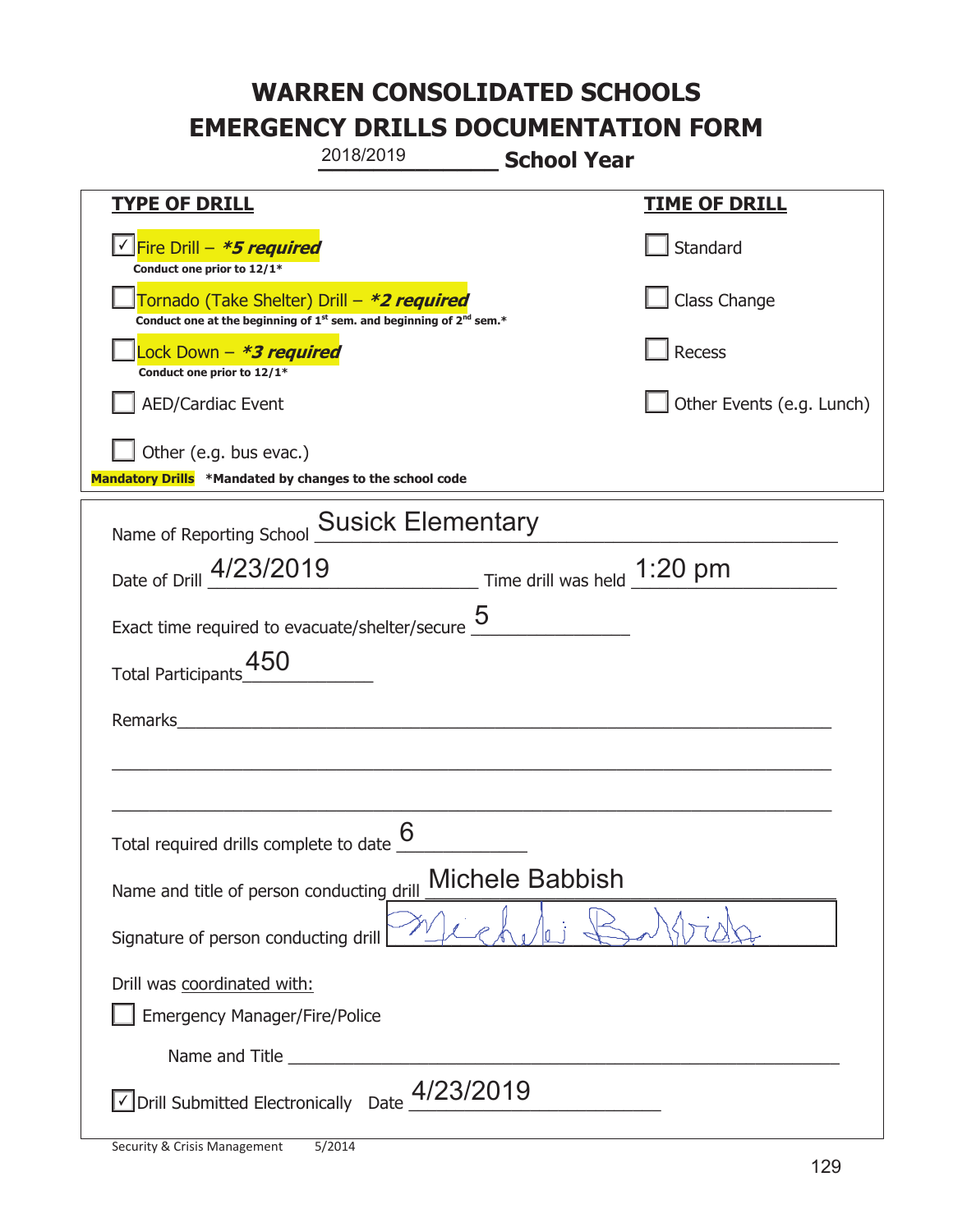| 2018/19                                                                                                                     | <b>School Year</b>                |
|-----------------------------------------------------------------------------------------------------------------------------|-----------------------------------|
| <b>TYPE OF DRILL</b>                                                                                                        | <u>TIME OF DRILL</u>              |
| Fire Drill – <i>*<b>5 required</b></i><br>Conduct one prior to 12/1*                                                        | Standard                          |
| Tornado (Take Shelter) Drill – *2 required<br>Conduct one at the beginning of $1^{st}$ sem. and beginning of $2^{nd}$ sem.* | Class Change                      |
| Lock Down – <b>*<i>3 required</i></b><br>Conduct one prior to 12/1*                                                         | Recess                            |
| <b>AED/Cardiac Event</b>                                                                                                    | Other Events (e.g. Lunch)         |
| Other (e.g. bus evac.)<br>Mandatory Drills *Mandated by changes to the school code                                          |                                   |
| <b>Susick Elementary</b><br>Name of Reporting School                                                                        |                                   |
| 3/5/2019<br>Date of Drill                                                                                                   | $10:00$ am<br>Time drill was held |
| Exact time required to evacuate/shelter/secure                                                                              | $5 \text{ min.}$                  |
| 525<br><b>Total Participants</b>                                                                                            |                                   |
| Drill went very well.<br>Remarks                                                                                            |                                   |
|                                                                                                                             |                                   |
|                                                                                                                             |                                   |
| Γ<br>Total required drills complete to date _                                                                               |                                   |
| Name and title of person conducting drill                                                                                   | Michele Babbish                   |
| Signature of person conducting drill                                                                                        | Richald                           |
| Drill was coordinated with:                                                                                                 |                                   |
| Emergency Manager/Fire/Police                                                                                               |                                   |
|                                                                                                                             |                                   |
|                                                                                                                             |                                   |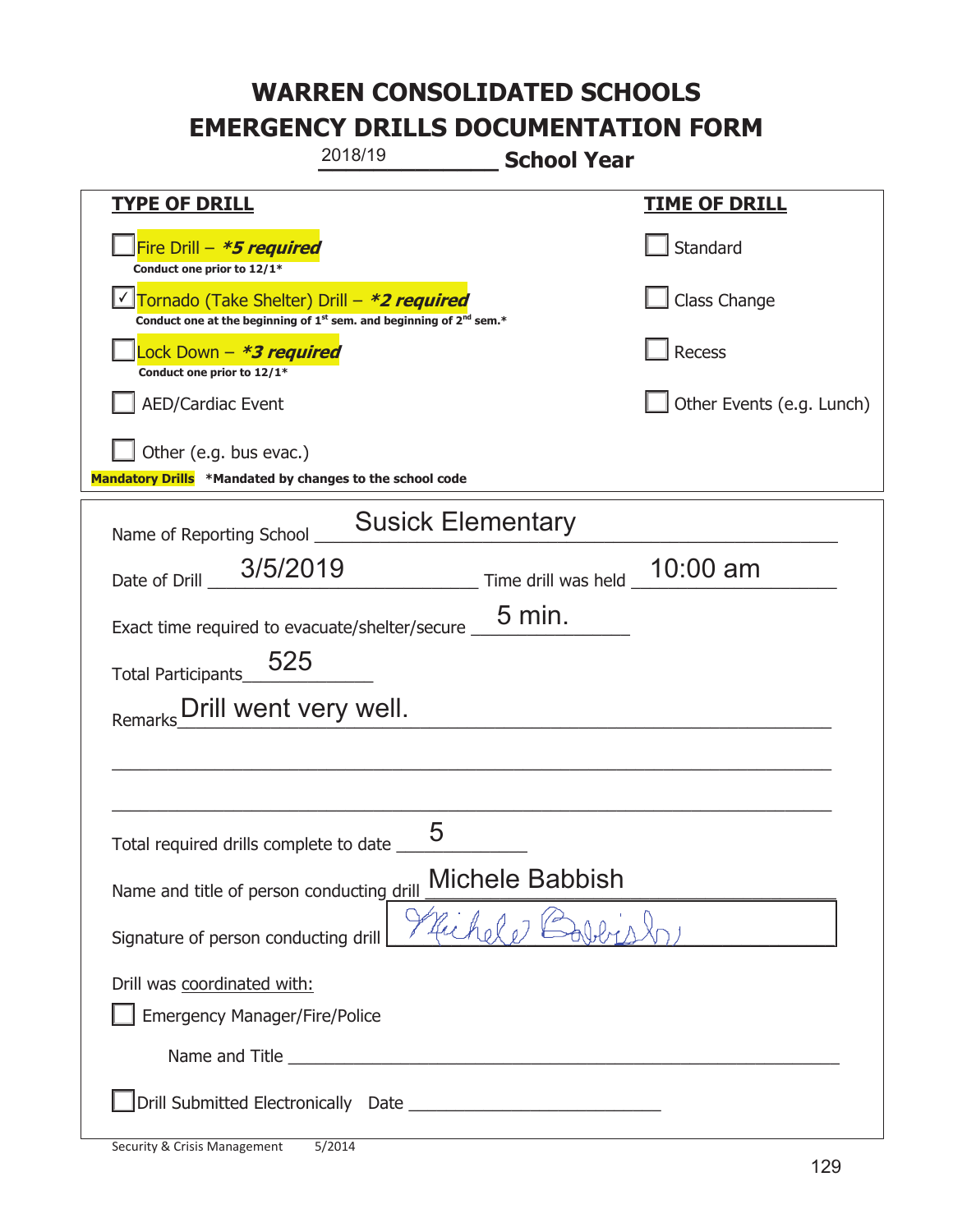|                                                                                                                                           | 2018/19<br><b>School Year</b>                                                    |                                    |
|-------------------------------------------------------------------------------------------------------------------------------------------|----------------------------------------------------------------------------------|------------------------------------|
| <b>TYPE OF DRILL</b>                                                                                                                      |                                                                                  | <b>TIME OF DRILL</b>               |
| Fire Drill - *5 required<br>Conduct one prior to 12/1*                                                                                    |                                                                                  | l Standard                         |
| Tornado (Take Shelter) Drill – *2 required<br>Conduct one at the beginning of 1 <sup>st</sup> sem. and beginning of 2 <sup>nd</sup> sem.* |                                                                                  | Class Change                       |
| Lock Down – <b>*3 required</b><br>Conduct one prior to 12/1*                                                                              |                                                                                  | Recess                             |
| <b>AED/Cardiac Event</b>                                                                                                                  |                                                                                  | Other Events (e.g. Lunch)          |
| Other (e.g. bus evac.)<br>Mandatory Drills *Mandated by changes to the school code                                                        |                                                                                  |                                    |
|                                                                                                                                           |                                                                                  |                                    |
| Name of Reporting School                                                                                                                  | <b>SUSICK ELEMENTARY</b>                                                         |                                    |
| 2/7/19<br>Date of Drill                                                                                                                   | Time drill was held 2:15 PM                                                      |                                    |
|                                                                                                                                           | Exact time required to evacuate/shelter/secure _________________________________ |                                    |
| 430<br><b>Total Participants</b>                                                                                                          |                                                                                  |                                    |
| Remarks                                                                                                                                   | THE LOCK DOWN DRILL WENT VERY WELL.                                              |                                    |
|                                                                                                                                           |                                                                                  |                                    |
|                                                                                                                                           |                                                                                  |                                    |
| Total required drills complete to date                                                                                                    | Δ                                                                                |                                    |
| Name and title of person conducting drill                                                                                                 |                                                                                  | <b>MICHELE BABBISH - PRINCIPAL</b> |
| Signature of person conducting drill                                                                                                      |                                                                                  |                                    |
| Drill was coordinated with:<br><b>Emergency Manager/Fire/Police</b>                                                                       |                                                                                  |                                    |
|                                                                                                                                           |                                                                                  |                                    |
|                                                                                                                                           |                                                                                  |                                    |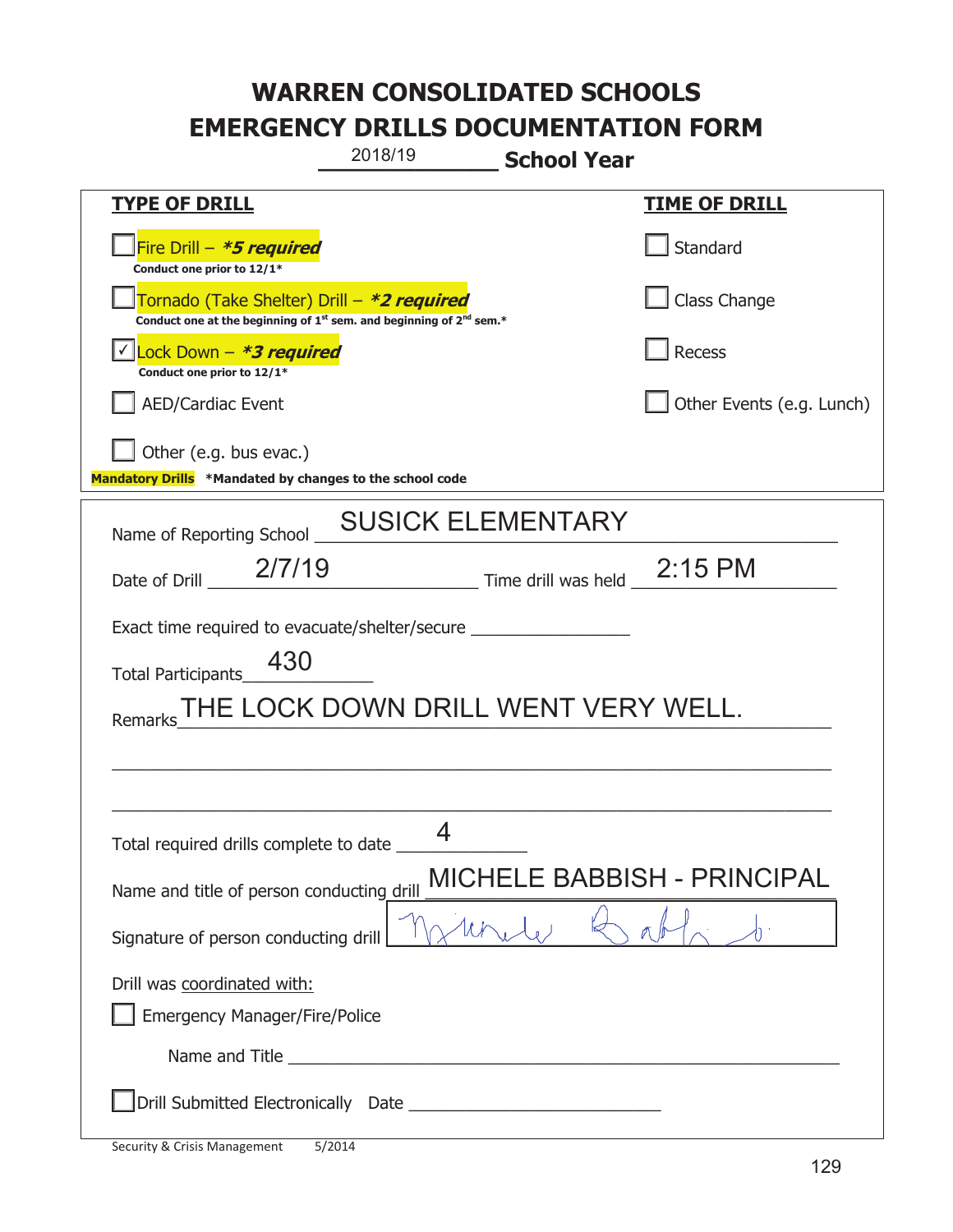|                                                                                                                                           | 2018/19                                                                                                             | <b>School Year</b>                                       |                           |
|-------------------------------------------------------------------------------------------------------------------------------------------|---------------------------------------------------------------------------------------------------------------------|----------------------------------------------------------|---------------------------|
| <b>TYPE OF DRILL</b>                                                                                                                      |                                                                                                                     |                                                          | <b>TIME OF DRILL</b>      |
| Fire Drill - *5 required<br>Conduct one prior to 12/1*                                                                                    |                                                                                                                     |                                                          | Standard                  |
| Tornado (Take Shelter) Drill – *2 required<br>Conduct one at the beginning of 1 <sup>st</sup> sem. and beginning of 2 <sup>nd</sup> sem.* |                                                                                                                     |                                                          | Class Change              |
| √ Lock Down - <b>*3 required</b><br>Conduct one prior to 12/1*                                                                            |                                                                                                                     |                                                          | Recess                    |
| <b>AED/Cardiac Event</b>                                                                                                                  |                                                                                                                     |                                                          | Other Events (e.g. Lunch) |
| Other (e.g. bus evac.)<br>Mandatory Drills *Mandated by changes to the school code                                                        |                                                                                                                     |                                                          |                           |
| Name of Reporting School                                                                                                                  | <b>Susick Elementary</b>                                                                                            |                                                          |                           |
| 12/11/2018<br>Date of Drill                                                                                                               |                                                                                                                     | $\frac{1}{2}$ Time drill was held $\frac{1}{2}$ 11:30 am |                           |
| Exact time required to evacuate/shelter/secure 5 minutes                                                                                  |                                                                                                                     |                                                          |                           |
| 490<br><b>Total Participants</b>                                                                                                          |                                                                                                                     |                                                          |                           |
| Remarks                                                                                                                                   | <u> 1980 - Johann Stoff, fransk kongresu og den som forskellige og den som forskellige og den som forskellige o</u> |                                                          |                           |
|                                                                                                                                           |                                                                                                                     |                                                          |                           |
|                                                                                                                                           |                                                                                                                     |                                                          |                           |
| Total required drills complete to date _                                                                                                  | З                                                                                                                   |                                                          |                           |
| Name and title of person conducting drill                                                                                                 |                                                                                                                     | Michele Babbish - Principal                              |                           |
| Signature of person conducting drill                                                                                                      |                                                                                                                     |                                                          |                           |
| Drill was coordinated with:<br><b>Emergency Manager/Fire/Police</b>                                                                       |                                                                                                                     |                                                          |                           |
|                                                                                                                                           |                                                                                                                     |                                                          |                           |
| Drill Submitted Electronically Date 12/11/2018                                                                                            |                                                                                                                     |                                                          |                           |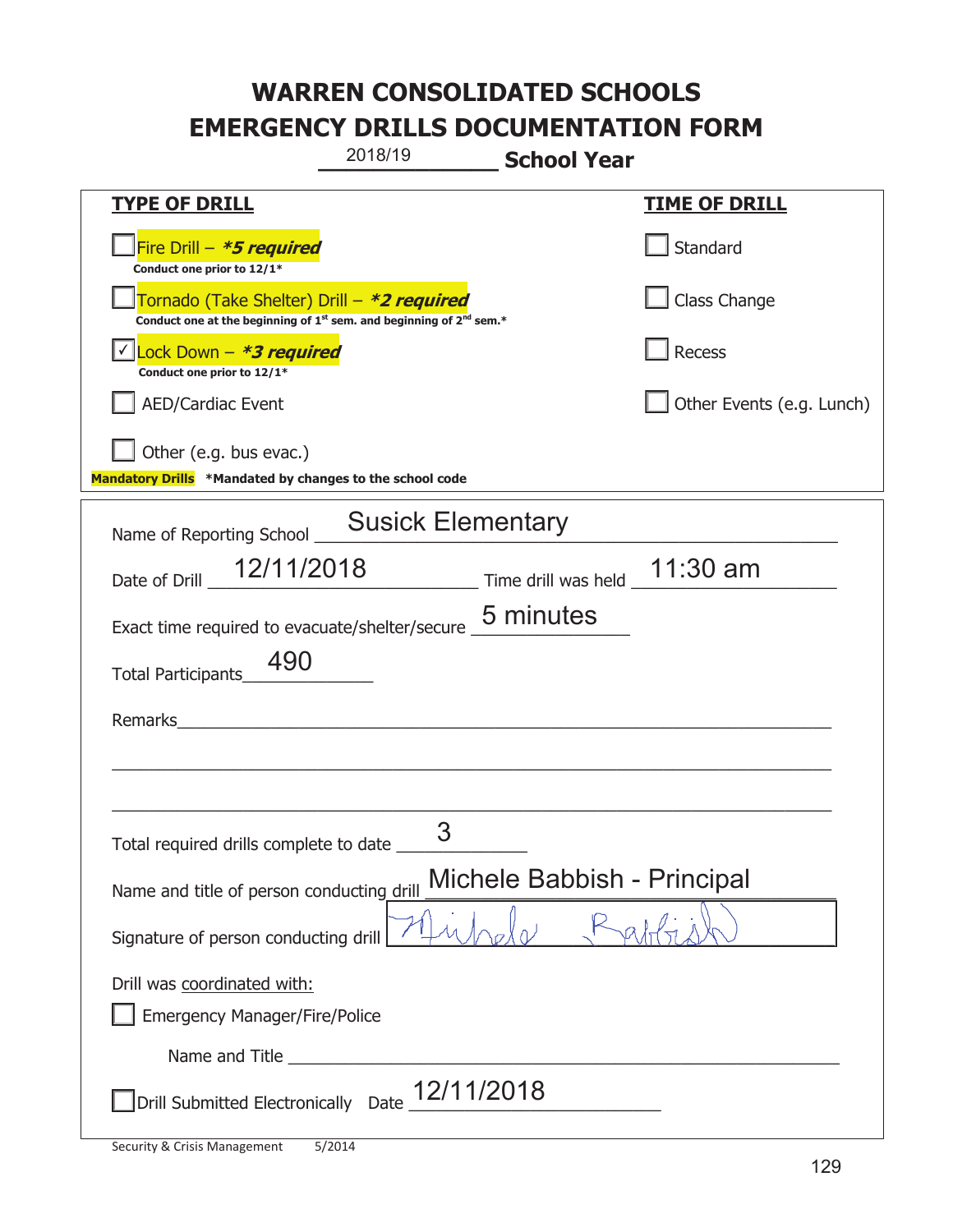|                                                                                                                                           | 2018/19                        | <b>School Year</b>           |                           |
|-------------------------------------------------------------------------------------------------------------------------------------------|--------------------------------|------------------------------|---------------------------|
| <b>TYPE OF DRILL</b>                                                                                                                      |                                |                              | <b>TIME OF DRILL</b>      |
| <u>√ Fire Drill – <i>*5 required</i></u><br>Conduct one prior to 12/1*                                                                    |                                |                              | √ Standard                |
| Tornado (Take Shelter) Drill – *2 required<br>Conduct one at the beginning of 1 <sup>st</sup> sem. and beginning of 2 <sup>nd</sup> sem.* |                                |                              | Class Change              |
| ock Down – <b>*3 required</b><br>Conduct one prior to 12/1*                                                                               |                                |                              | <b>Recess</b>             |
| <b>AED/Cardiac Event</b>                                                                                                                  |                                |                              | Other Events (e.g. Lunch) |
| Other (e.g. bus evac.)<br>Mandatory Drills *Mandated by changes to the school code                                                        |                                |                              |                           |
| Name of Reporting School                                                                                                                  | <b>SUSICK ELEMENTARY</b>       |                              |                           |
| Date of Drill 10/16/2018                                                                                                                  |                                | Time drill was held 10:04 AM |                           |
| Exact time required to evacuate/shelter/secure                                                                                            |                                | <b>5 MINUTES</b>             |                           |
| 510<br><b>Total Participants</b>                                                                                                          |                                |                              |                           |
| Remarks                                                                                                                                   | THE FIRE DRILL WENT PERFECTLY. |                              |                           |
|                                                                                                                                           |                                |                              |                           |
|                                                                                                                                           |                                |                              |                           |
| Total required drills complete to date $\frac{\epsilon}{\sqrt{2}}$                                                                        | $\mathcal{D}$                  |                              |                           |
| Name and title of person conducting drill                                                                                                 | <b>MICHEL</b>                  | E BABBISH.                   |                           |
| Signature of person conducting drill                                                                                                      |                                |                              |                           |
| Drill was coordinated with:<br><b>Emergency Manager/Fire/Police</b>                                                                       |                                |                              |                           |
|                                                                                                                                           |                                |                              |                           |
|                                                                                                                                           |                                |                              |                           |